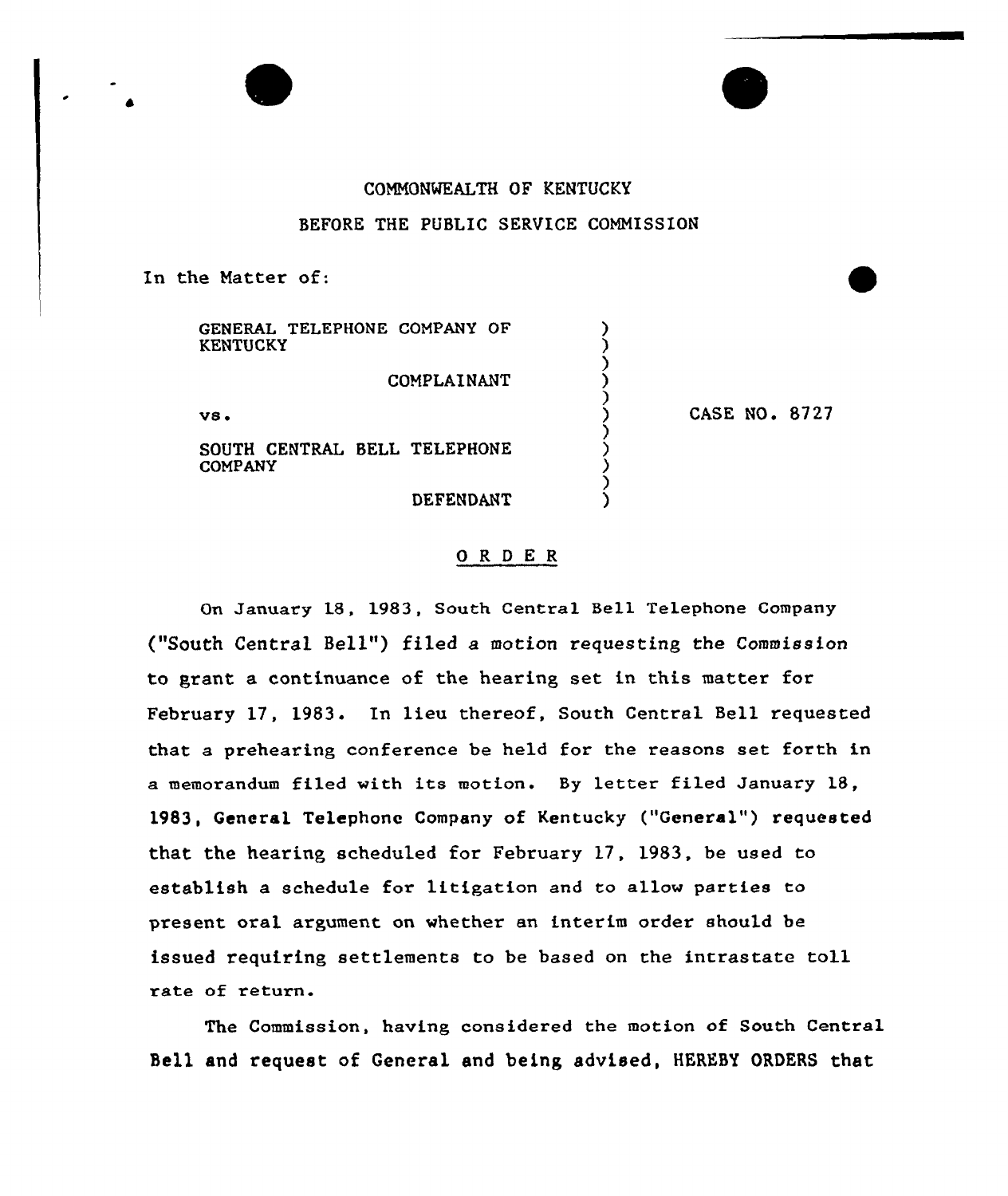



the hearing scheduled for February 17, 1983, at 9:00 a.m. is hereby rescheduled for 1:30 p.m., Eastern Standard Time, on February 17, 1983, in the Commission's offices at Frankfort, Kentucky, said hearing to be held for the limited purpose of receiving oral argument on whether an interim order should be entered as General requests.

IT IS FURTHER ORDERED That all parties and intervenors shall appear for a prehearing conference on February 17, 1983, at 9:00 a.m., Eastern Standard Time, in the Commission's offices at Frankfort, Kentucky, at which the Commission intends to accomplish the following:

1. Set a schedule for discovery.

2. Define the issues to be tried and settle any issues which may not be in dispute.

3. Obtain a list of witnesses whom the parties expect to call and their respective subject matters as well as an estimate of the time that will be required to take their testimony including cross-examination.

IT IS FURTHER ORDERED That all interested persons who desire to intervene in this proceeding shall file an appropriate motion stating their interest and position on or before the hearing and prehearing conference of February 17, 1983.

IT IS FURTHER ORDERED That General and South Central Bell shall file written memoranda on the issue of the Commission's jurisdiction to entertain and decide this complaint no latex than February 15, 1983. Intervenors may tender memoranda on this point if they so desire.